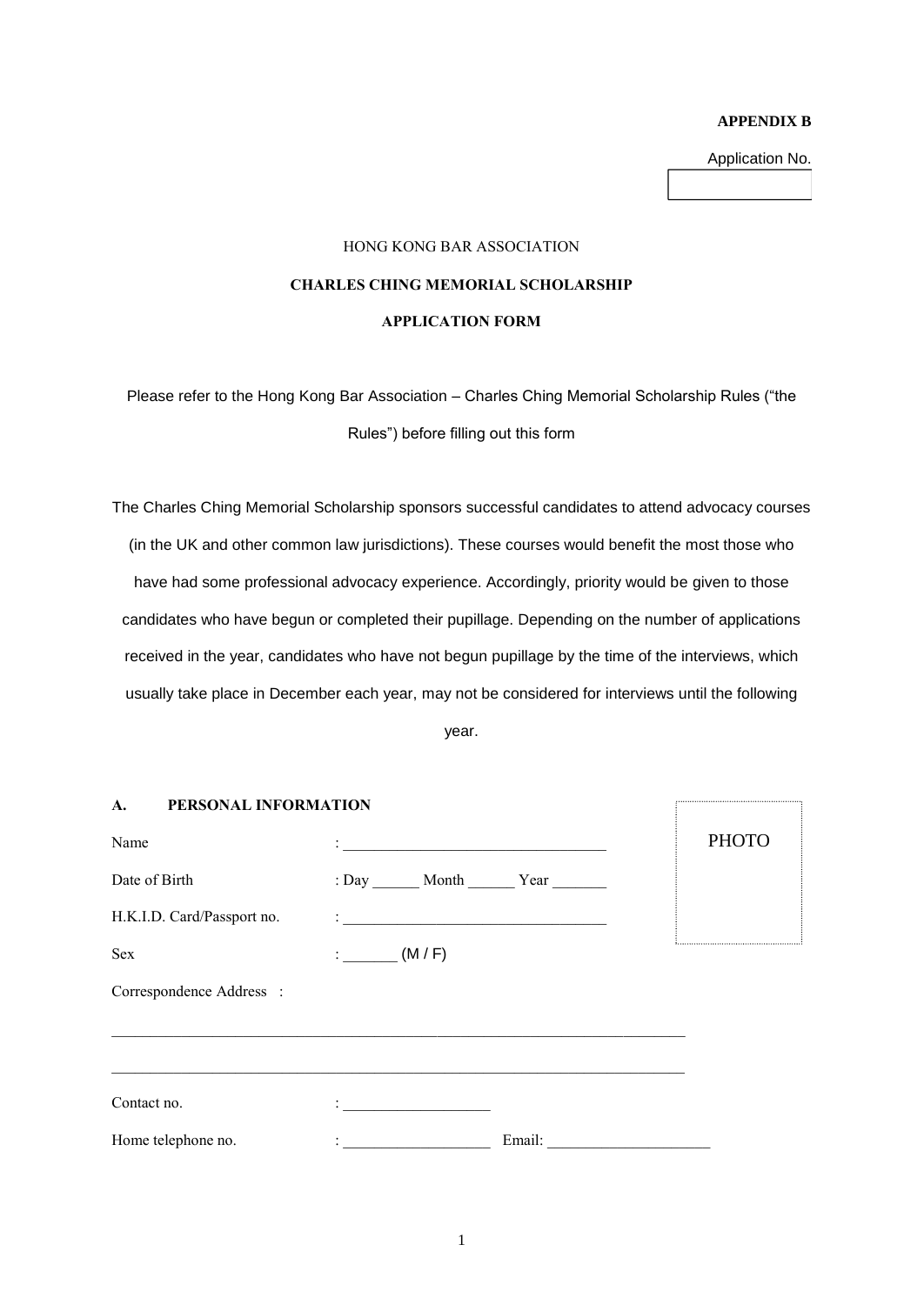#### **B. EDUCATION**

Name and address of Secondary School(s) attended:

Class of degree and year in which the degree was obtained:

Name and address of Tertiary Education Institution(s) attended:

Current study course, year of study and tertiary institution: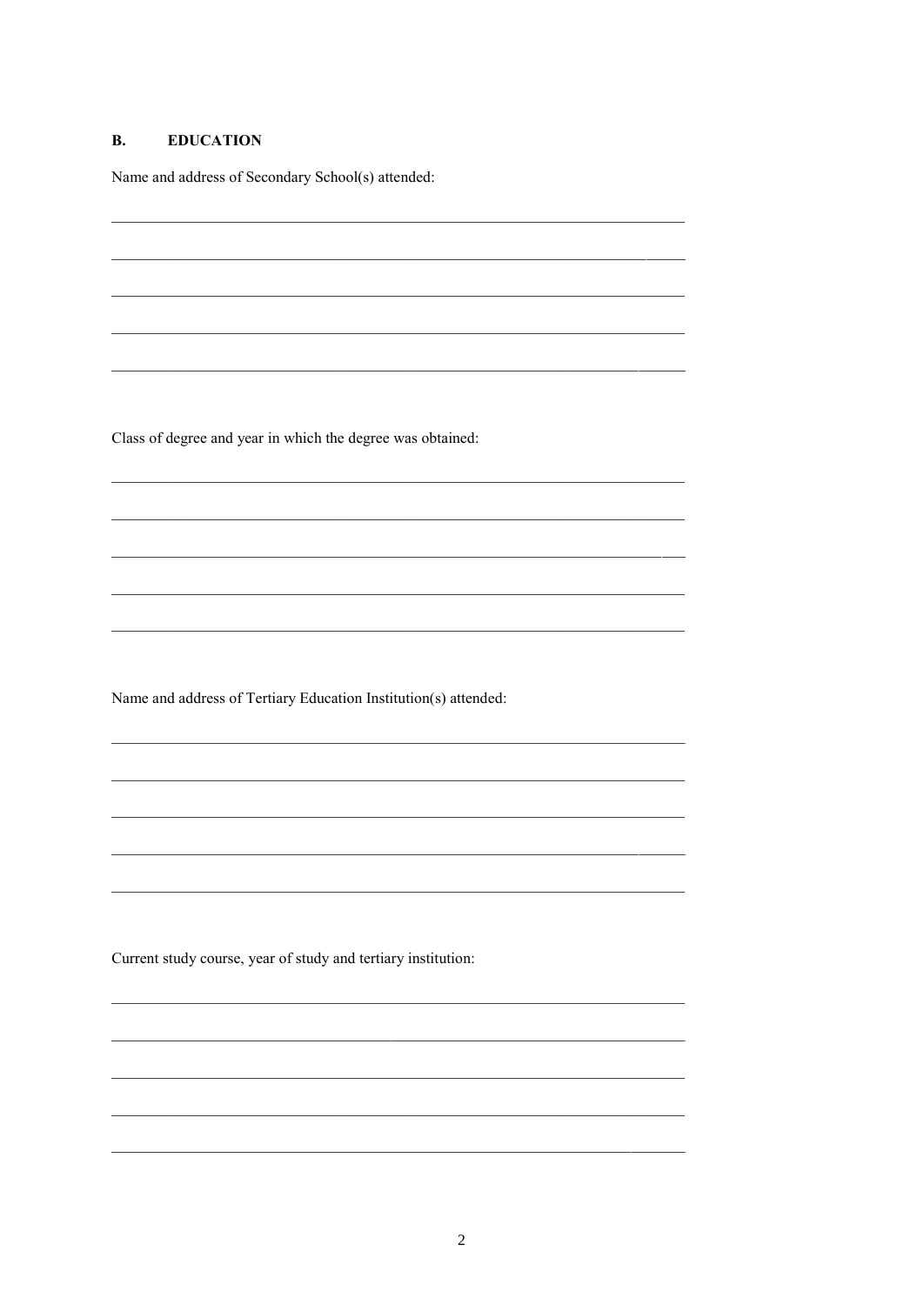**C. ACADEMIC RESULTS** (Please list below results of all the examinations you have sat for in your graduate and post-graduate studies) and the results at first sitting.

| Year | Institution | Subjects | Grades |
|------|-------------|----------|--------|
|      |             |          |        |
|      |             |          |        |
|      |             |          |        |
|      |             |          |        |
|      |             |          |        |
|      |             |          |        |
|      |             |          |        |
|      |             |          |        |
|      |             |          |        |

## **D. AWARDS AND ACHIEVEMENTS** (Please list below any awards you have won and any special achievements during your graduate and post-graduate studies)

 $\mathbf{r}$ 

l.

| Year<br>II | Institution | Awards and Achievements |
|------------|-------------|-------------------------|
|            |             |                         |
|            |             |                         |
|            |             |                         |
|            |             |                         |
|            |             |                         |
|            |             |                         |
|            |             |                         |
|            |             |                         |
|            |             |                         |
|            |             |                         |
|            |             |                         |
|            |             |                         |
|            |             |                         |
|            |             |                         |
|            |             |                         |
|            |             |                         |
|            |             |                         |
|            |             |                         |
|            |             |                         |
|            |             |                         |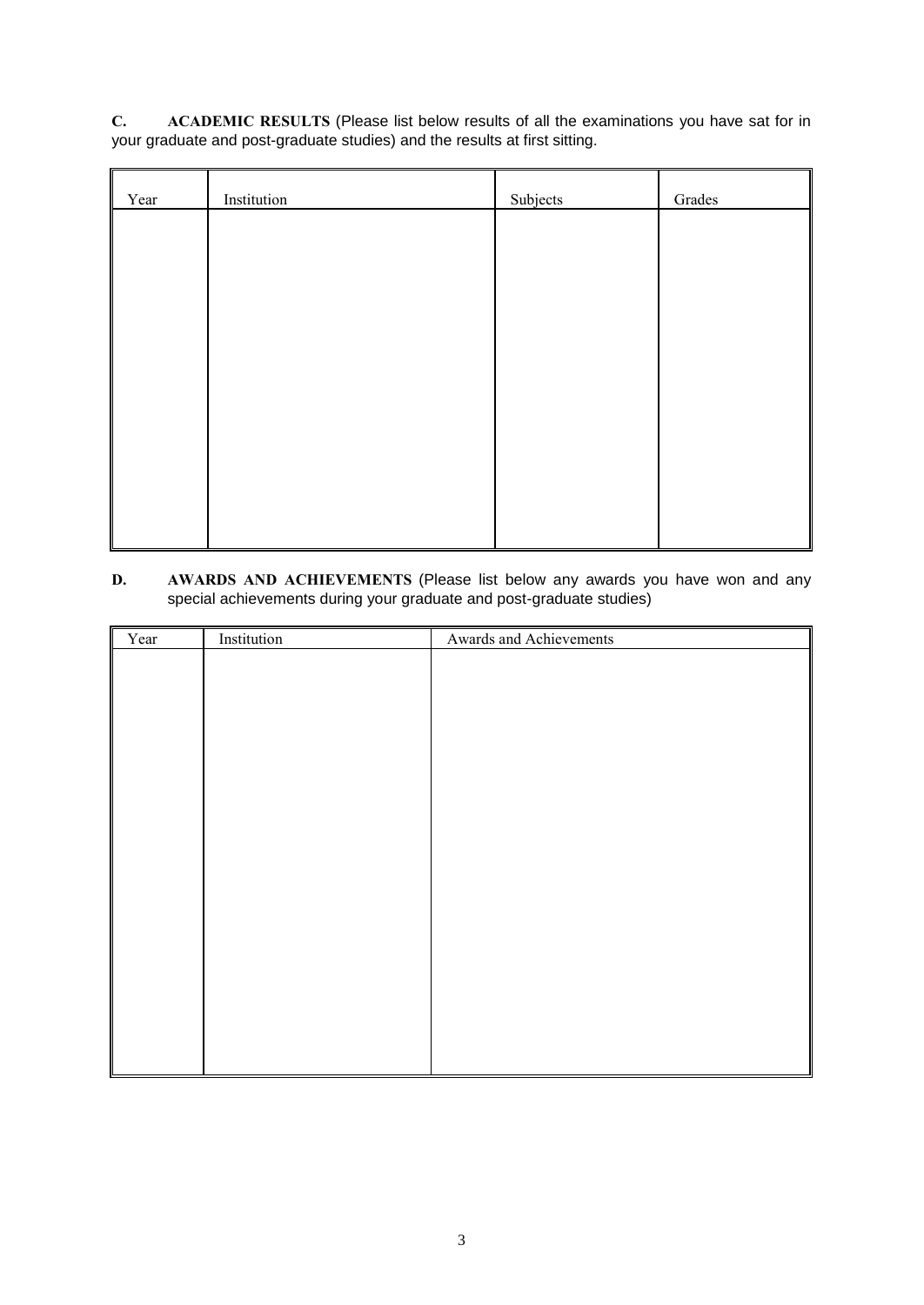# **E. POSITIONS OF RESPONSIBILITY** (Please list below positions of responsibility that you held during your graduate and post-graduate studies)

| Year | Institution | Positions of Responsibility |
|------|-------------|-----------------------------|
|      |             |                             |
|      |             |                             |
|      |             |                             |
|      |             |                             |
|      |             |                             |
|      |             |                             |
|      |             |                             |
|      |             |                             |
|      |             |                             |
|      |             |                             |
|      |             |                             |
|      |             |                             |
|      |             |                             |
|      |             |                             |
|      |             |                             |
|      |             |                             |
|      |             |                             |
|      |             |                             |
|      |             |                             |

# **F. EXTRA-CURRICULAR ACTIVITIES** (Please list below any extra-curricular activities which you took during your graduate and post-graduate studies)

| Year | Institution | Activities |
|------|-------------|------------|
|      |             |            |
|      |             |            |
|      |             |            |
|      |             |            |
|      |             |            |
|      |             |            |
|      |             |            |
|      |             |            |
|      |             |            |
|      |             |            |
|      |             |            |
|      |             |            |
|      |             |            |
|      |             |            |
|      |             |            |
|      |             |            |
|      |             |            |
|      |             |            |
|      |             |            |
|      |             |            |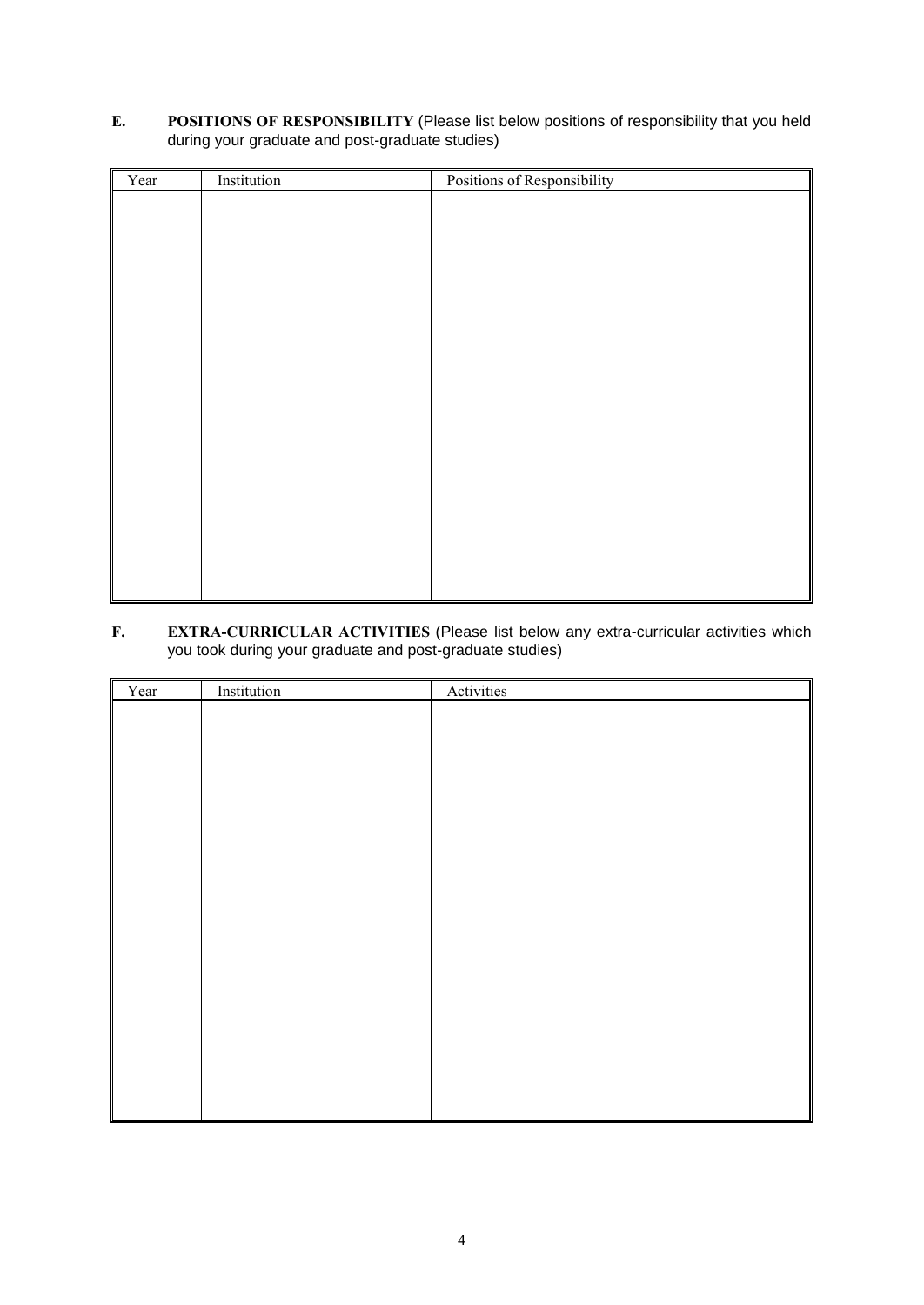#### $\mathbf{G}$ . **MISCELLANEOUS**

Career or study plans in the next 12 months:

Other scholarship applications:

(Please give details of any other application for scholarship award which you have made in the past 6 months and which you will make in the next 6 months and the result if available of such application)

Pupillage/Job applications:

(Please give details of any pupillage/job application you have made in the past 6 months and which you will make in the next 6 months and the result if available of such application)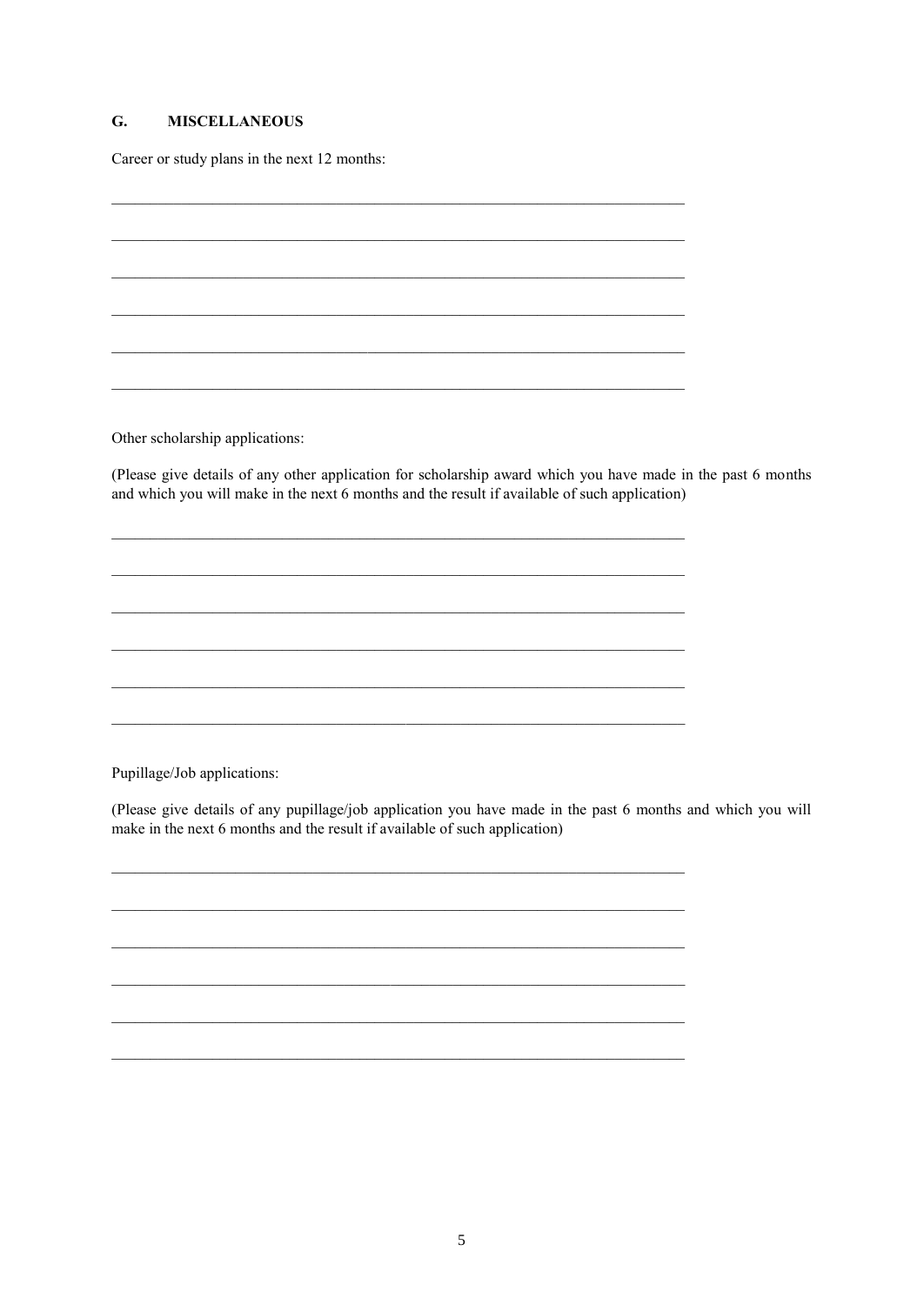## **H. INTERVIEWS**

Applicants must be able to attend interviews which are normally to be held in the autumn by the Scholarship Committee (see paragraph 14 of the Rules) in Hong Kong, otherwise their applications will not be considered. Please refer to paragraph 5 of the Rules.

## **I. DVD RECORDING** (See paragraph 13 of the Rules)

Each application must be accompanied by a DVD recording and the written script of a speech of not more than 3 minutes in duration delivered by the Applicant detailing his or her career aspirations and other information which the Applicant believes will be helpful to the Scholarship Committee.

#### **J. ACADEMIC REFEREES**

Each application must also be accompanied by at least 2 Confidential Reports by 2 Academic Referees. Completed Reports must be put in a sealed envelope addressed to the Scholarship Committee and either returned to the Applicant for submission to the Bar Secretariat with the Application Form or sent direct by the Academic Referee to the Bar Secretariat.

## **K. SUBMISSION OF APPLICATION**

Completed application forms must be addressed to the Charles Ching Memorial Scholarship Committee and submitted to the Bar Secretariat (LG2 Floor, High Court, 38 Queensway, Hong Kong) **on or before** 31 May every year. For the purpose of postal submissions, the submission date will be the day of arrival of the application form at the Bar Secretariat.

## **DECLARATION**

I, \_\_\_\_\_\_\_\_\_\_\_\_\_\_\_\_\_\_\_\_\_\_\_\_\_\_\_\_\_\_\_\_\_\_\_ ( ), hereby apply for

Surname Given Name Chinese Name

the Charles Ching Memorial Scholarship. I declare that the information given in support of this application is accurate and complete, and I authorize the Charles Ching Memorial Scholarship Committee (see paragraph 14 of the Rules) to obtain, and the relevant authorities and institutions to release, any and all information about my candidature for examinations and my current studies in institutions in Hong Kong and elsewhere.

Signature: \_\_\_\_\_\_\_\_\_\_\_\_\_\_\_\_\_\_\_\_\_\_\_\_\_\_\_\_\_\_\_ Date: \_\_\_\_\_\_\_\_\_\_\_\_\_\_\_\_\_\_\_\_\_\_\_\_\_\_\_\_